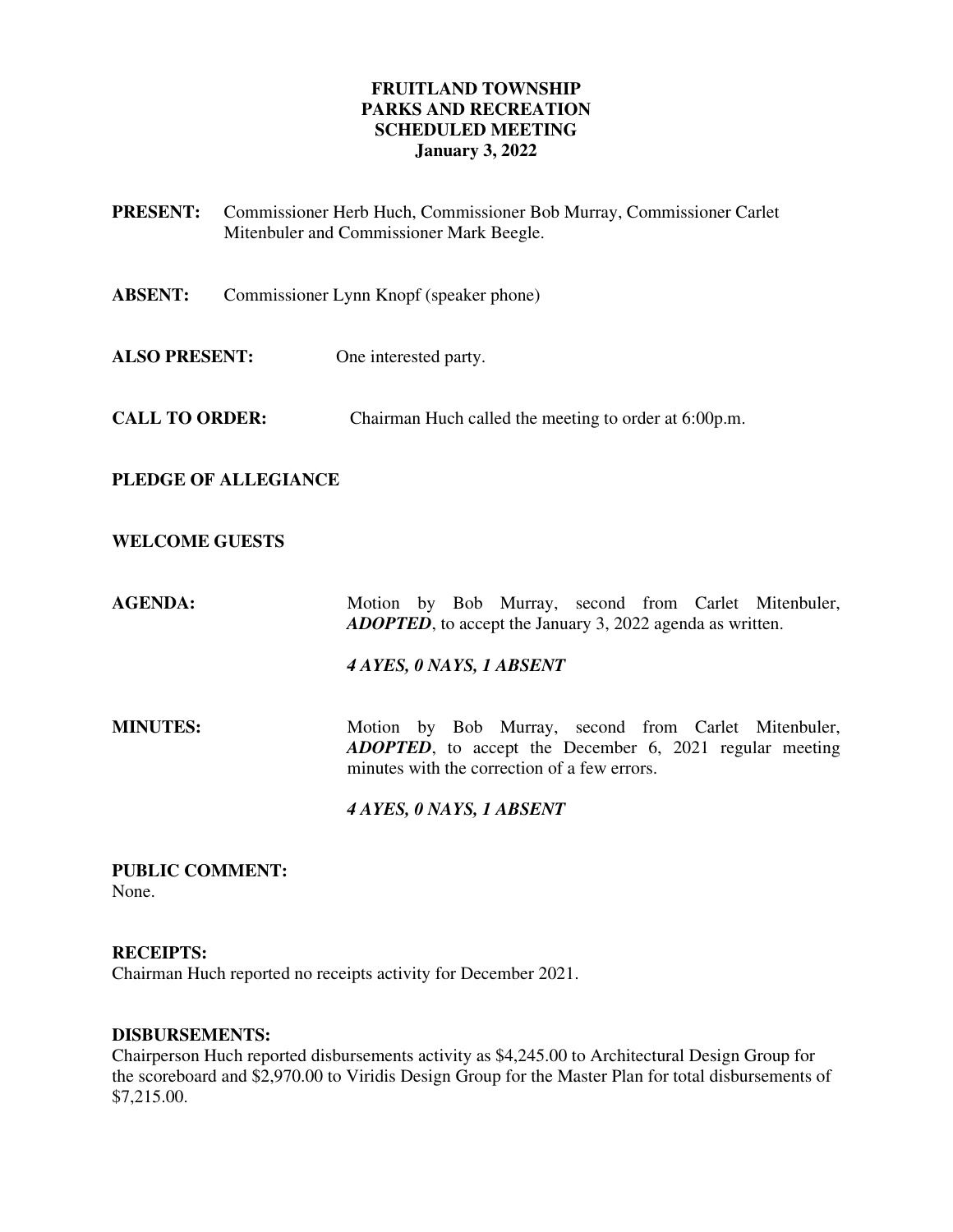Motion by Bob Murray, second from Carlet Mitenbuler, *ADOPTED*, to pay total disbursements of \$7,215.00.

#### *4 AYES, 0 NAYS, 1 ABSENT*

### *Roll Call Vote: Beegle-Aye, Mitenbuler-Aye, Murray-Aye, Huch-Aye*

### **UNFINISHED BUSINESS:**

#### **1. Master Plan**

Commissioner Murray stated that Viridis submitted a draft of the Master Plan. He pointed out a few corrections to be made, including that we do have handicap accessible picnic tables. He also stated that there was confusion in terms of the size of Duck Lake Road Park, adding that he believes Viridis combined it with the natural area acreage. Commissioner Murray also stated that on the survey it states that the Commission will consider a BMX bike track and that he doesn't agree it should be on the action plan. Commissioner Mitenbuler questioned Lake Cemetery, adding that she believes there are only two cemeteries in Fruitland Township. She also added that there is a large walkway at McMillan Road End. Commissioner Knopf stated that they listed the watershed group under the wrong name, and there are a few spelling errors but for the most part it was good. Commissioner Murray also stated that he is happy with the flow of the document, adding that it is very visually appealing. There was also a question in regards to the public hearing date listed in the document, and Recording Secretary Mary Mansfield informed the group of the appropriate date of Wednesday, January 12, 2022 at 6:00p.m. Chairman Huch stated that there shouldn't be a Public Hearing when not everyone on the Commission received the Master Plan. Commissioner Murray reminded the commissioners that everyone received the document via email, it has also been posted on the website and is available at the Township Hall to view. The commissioners then discussed having a work session to further discuss the document before the Public Hearing takes place.

#### **2. Budget/future projects**

The commissioners discussed ideas for the upcoming budget and figures to propose. In terms of meeting pay, Chairman Huch suggested considering the idea of requesting more money. Commissioner Beegle stated that while it is nice to receive more money, it's not what the commissioners are here for. When discussing work sessions, Chairman Huch questioned why they don't get paid. Recording Secretary Mary Mansfield reminded the commissioners that they budgeted for twelve meetings, and suggested the idea of asking for 24 meetings to cover the possibility of work sessions every month. She told them that they could use them or not, but that they would at least be budgeted for.

Commissioner Knopf reported that an additional regular portable restroom would be \$100, which includes once a week cleaning. The commissioners agreed to two handicap and two regular portable restrooms, one of which will be placed at Marcus Park. The commissioners also discussed getting bids for the portable restrooms from other companies as well.

For Contracting Community Services, the commissioners agreed that they would like to fund the full amount of \$3,000.00 for Sports 'N Shorts. The commissioners also agreed to remove the community walks from the budget. Commissioner Murray mentioned the idea of providing a walk with Commissioner Knopf since they both have the background for it.

For Repairs & Maintenance, the commissioners agreed to leave miscellaneous repairs and pavilion repairs and maintenance at \$500.00 each. They discussed \$600.00 for replacement poles for the tennis courts since only one set has been ordered, and they wanted to account for a possible increase in price. They agreed to keep park signage at \$1,500.00, tree maintenance at \$2,000.00, and Nestrom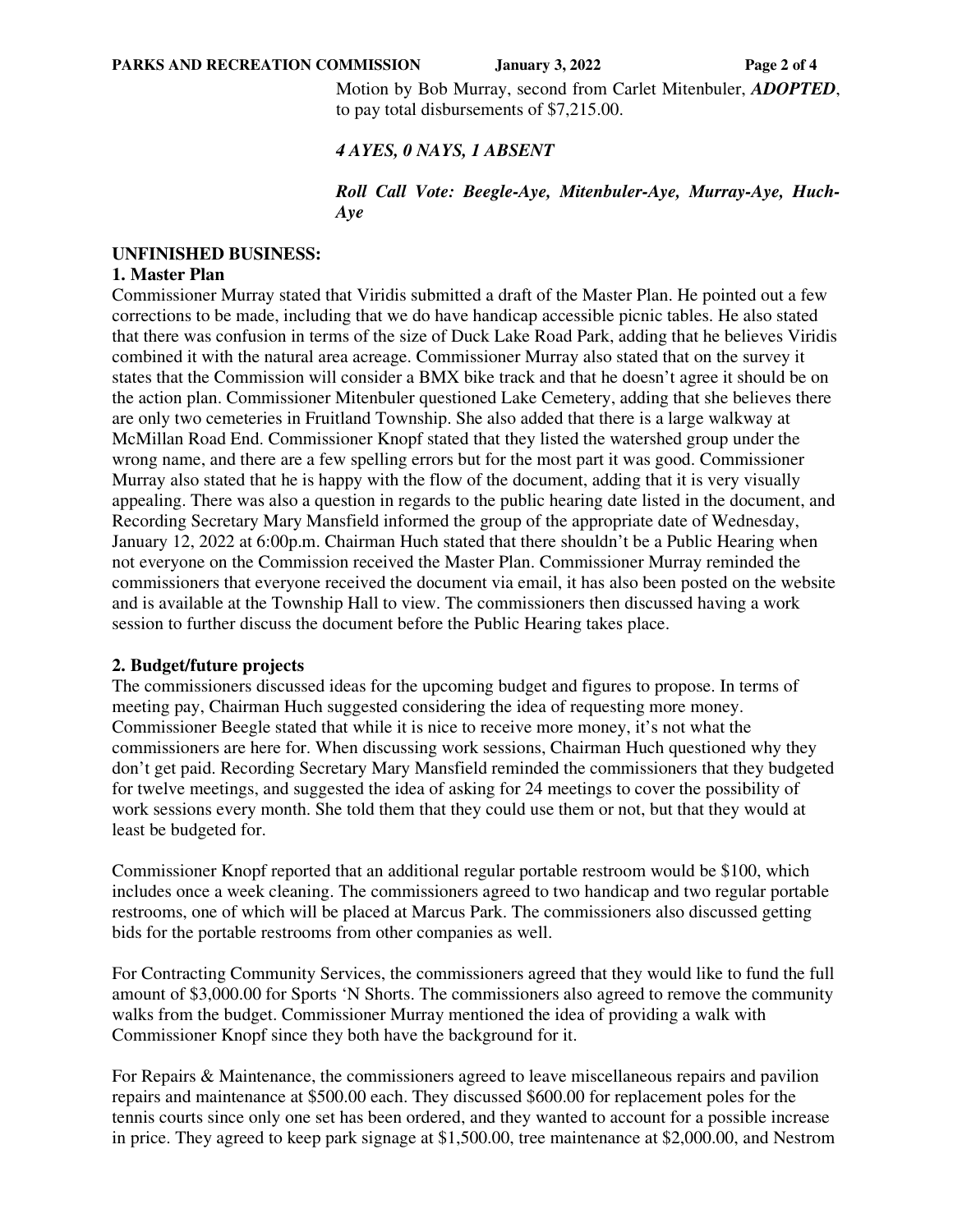#### **PARKS AND RECREATION COMMISSION** January 3, 2022 Page 3 of 4

Road Park drive repairs at \$4,000.00. Commissioner Murray stated that Supervisor Jeff Marcinkowski suggested using the Specialty Fund for wooly adelgid and gypsy moths. The commissioners also discussed the tennis court repairs, but didn't make a final decision on a number. The commissioners also discussed fees for raising the dugout roofs on the baseball field, and Commissioner Huch stated that he should be receiving a quote any time. The commissioners also agreed to include \$1,000.00 for baseball field supplies.

For Capital Improvements, the commissioners agreed to including \$7,500.00 for the volleyball court at Nestrom Road Park, \$7,000.00 for concrete needed for various projects, \$6,500.00 for fencing and gates, and \$6,000.00 for a new pumphouse.

## **3. Duck Lake weed control**

Commissioner Murray said that he fishes Duck Lake a lot and knows where all of the weed beds are and he doesn't know what we'd be spraying. He added that there are no issues of weeds at Nestrom Road Park or Marcus Park. Commissioner Mitenbuler agreed. The both added that property owners on Duck Lake all hire someone to spray their individual properties. Chairman Huch provided the other commissioners with a map of a lake in Mason County adding that he just wanted to inform the commissioners how it works.

# **4. Shawna Meyer winter walk**

Commissioner Knopf suggested having Dave Rice do the walk with Shawna Meyer, adding that she would like to have the walk at the natural area. The commissioners agreed that it would be a good idea. The winter walk will take place on January  $22<sup>nd</sup>$ .

# **PUBLIC COMMENT:**

1. Jeff Marcinkowski, 3767 Jay Road – suggested that the commissioners should not neglect the tennis courts. He stated that letting them go will require complete replacement and will cost a considerable amount more than doing needed repairs, adding that it might be a good idea to put the tennis courts under capital improvements or the specialty fund. Another suggestion is to possibly include irrigation on the baseball field, specifically better coverage on the outfield. Supervisor Marcinkowski again stated putting this item under capital improvements or the specialty fund. Agreed to no BMX. He informed the commissioners that there are only two cemeteries in the Township. Supervisor Marcinkowski informed the commissioners that handicap accessibility will be coming to McMillan Road End. In terms of meetings, he suggested requesting 24 meetings and using them as necessary. He reminded the commissioners that the Public Hearing will take place on January  $12<sup>th</sup>$  at 6:00p.m. and the Township Board will make a resolution to approve the Master Plan at their regular board meeting on January 18<sup>th</sup>. Supervisor Marcinkowski stated that the Commission should do a work session if needed to go through the Master Plan, adding that they will be compensated. He also reported that he met with the Muskegon County Road Commission in regards to road ends and the possibility of giving them up. He stated that they would not give up Scenic Drive or Nestrom Road ends, and that they are looking into Dock Road. He also added that the MCRC is putting together pricing and drawings for shoulders on Scenic Drive, as well as possible reconstruction of South Shore Drive. Supervisor Marcinkowski stated that this would be a \$7 million dollar project that was turned over to Representative Terry Sabo and Senator Jon Bumstead.

## **COMMISSIONER'S COMMENTS:**

Commissioner Murray stated that the Commission should schedule the work session now. The other commissioners said they would have to look at their schedule.

Chairman Huch thanked Supervisor Jeff Marcinkowski for attending the meeting and for help keeping the Commission informed.